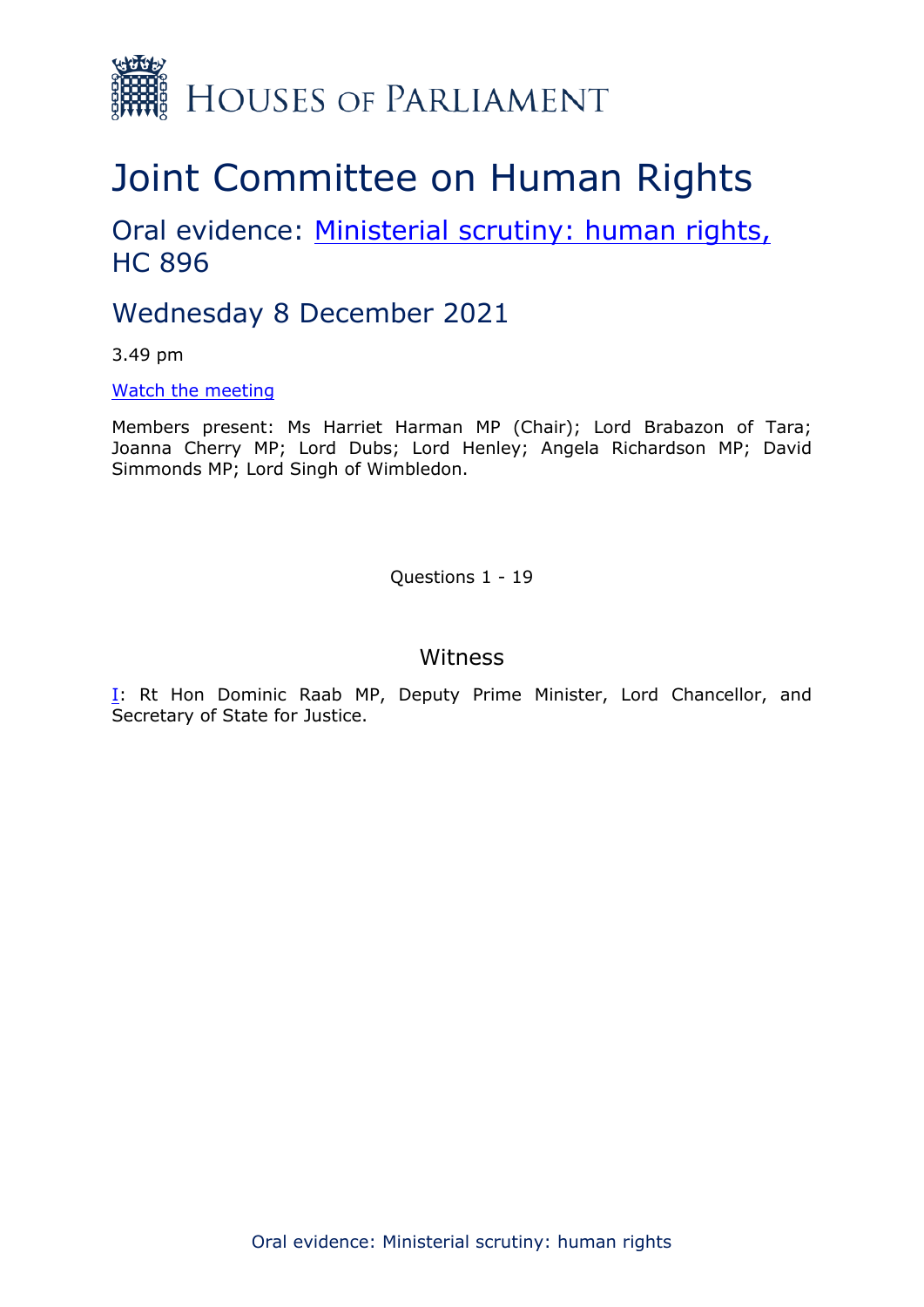## <span id="page-1-0"></span>Examination of witness

Rt Hon Dominic Raab.

Q1 **Chair:** Welcome to this afternoon's session of the Joint Committee on Human Rights, which is half Members of the House of Commons and half Members of the House of Lords, and our concern is with human rights. The lead Government Minister on human rights is the Lord Chancellor, Secretary of State for Justice. We have a newly appointed Lord Chancellor, who is Dominic Raab MP. We are very grateful to you, Dominic, for coming along to give evidence to us early on in your tenure to set out what we are looking forward to hearing from you about in relation to human rights and, in particular, the European Convention on Human Rights and the things that have been said about revising the Human Rights Act and the issue of judicial review, which obviously goes to enforcement of human rights.

I would like to say at the outset that I think that we had very good relations with your predecessor, Robert Buckland. He was very prepared to attend the committee, talk to us on a whole range of different issues, answer our letters in the meantime, and respect the role that this committee plays on behalf of the House of Commons and the House of Lords of scrutinising Bills on human rights and looking at operational issues as they affect human rights. I am hoping that we can have a good, respectful relationship with you on the same basis.

I have to say that we have a bit of clearing of the air to do at the start. I feel it is only right for me to raise this with you directly rather than complain bitterly about it behind your back. That is that you basically described feminists as, "amongst the most obnoxious bigots". In your role as champion of human rights, you will be, I hope, defending, protecting and championing the rights of women and feminists, of which I count myself one. I know that Joanna is one and many of the men on this committee would count themselves as feminists, too. Feminism is the advocacy of the rights of women based on the theory of equality of the sexes.

This was in 2011 and some people do say stupid things in the past, albeit I do not, but some people do. I think it is fair enough for us to allow you the opportunity, so that we can respect you knowing that you respect us, to eat those words. To call feminists, of which I regard myself one, obnoxious bigots, you would not say that to me in the House; it would be out of order. Can you just eat your words on that and then we can move on?

*Dominic Raab:* Madam Chair, first, it is a great pleasure to be back here at the JCHR, having served as a Back-Bencher.

You have taken 10 years to raise that issue with me, but if you look at my record—and I have been a proud supporter of a Government who have seen the gender pay gap fall under their watch—you will find that I have been an ardent champion of equality. Whatever label is put on it, I am a passionate supporter of equality. I would point to my tenure as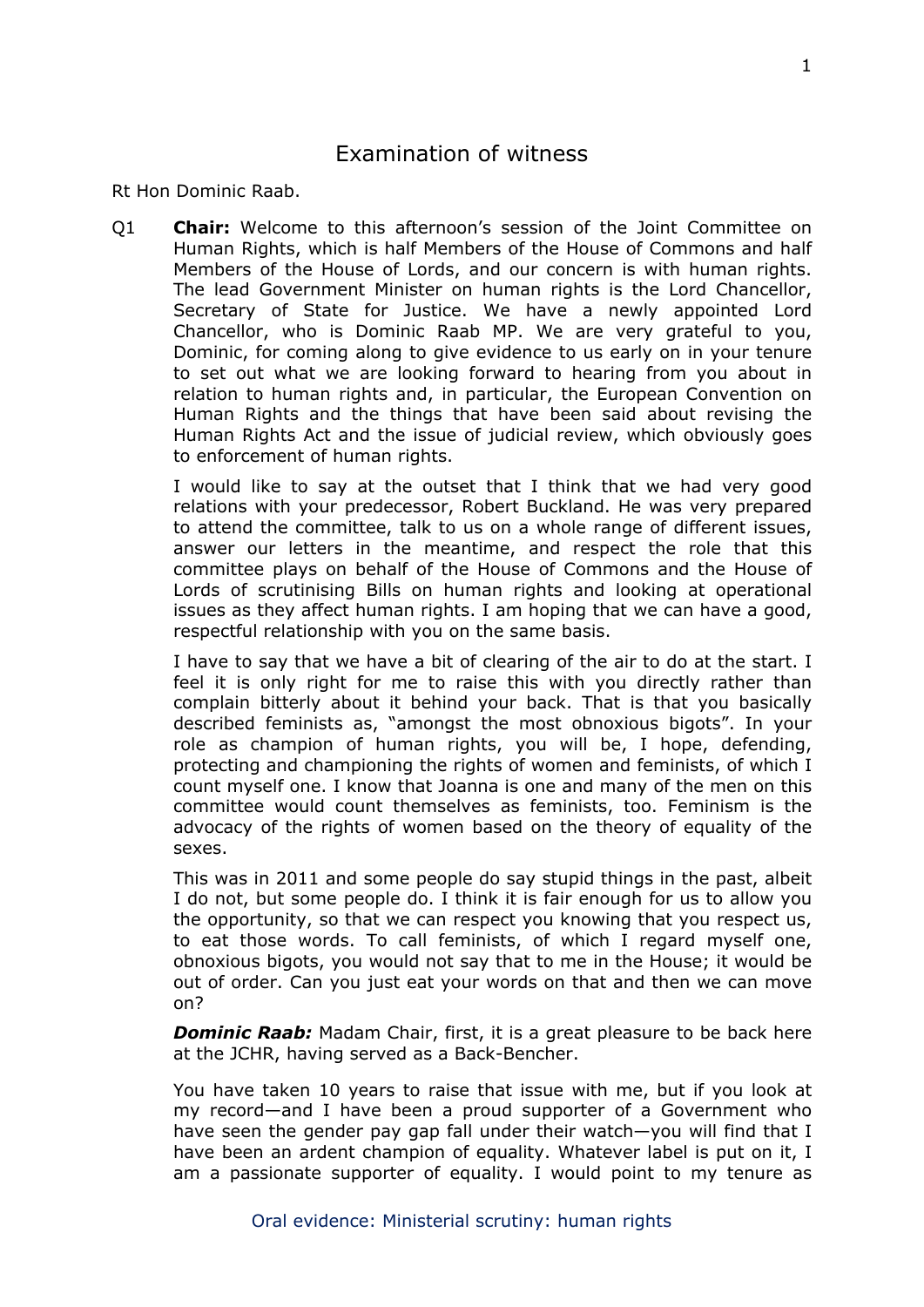Foreign Secretary; when I left all our ambassadors in G7 countries were women, I think the majority, if not all, of those appointed under my watch. I am very focused in the Ministry of Justice on the agenda of tackling violence against women and girls, and I am very happy to elaborate in detail on that if it is helpful for the committee.

**Chair:** You regard yourself now as aligned with the feminist cause rather than seeing us as obnoxious bigots?

**Dominic Raab:** Exactly as I articulated it, I consider myself a proud champion of equality in all its forms. I would say actions have backed that up.

Q2 **Chair:** Thank you for that. As for the fact that I should have been after you in 2011, if I had to police all the misogyny of Government Ministers all the time I would not have time to do anything else; therefore, forgive me for not hounding you at that point. We now have to have a proper relationship and I hope we can, so that is why I have raised it now.

Moving on, we have had very clear undertakings in the past from your predecessor that the Government would remain committed to the EU's compliance and membership of the European Convention on Human Rights. This was raised by a member of the House with the Prime Minister—not at this Prime Minister's Questions we have just had but a previous Prime Minister's Questions—as to whether we would stick with the European Convention on Human Rights, and it was raised yesterday in the Nationality and Borders Bill.

To those of us who were there listening to your colleague, the Immigration Minister, it sounded as though the language had changed from that unequivocal commitment that we have had from your predecessor that the Government would stick with the European Convention on Human Rights, irrespective of what they do on the Human Rights Act. Has that changed or can you give us that same undertaking and same assurance that the UK will remain a party to the European Convention on Human Rights?

*Dominic Raab:* Madam Chair, just to be clear, at the outset of your question, I may have heard it wrong but I thought you referred to the EU. You are talking about whether the Government are committed to the UK remaining a state party to the European Convention on Human Rights?

**Chair:** Absolutely.

## *Dominic Raab:* Yes.

**Chair:** Yes, so there is no change there. Thank you for clarifying that. We will now move on to a question from Lord Dubs.

Q3 **Lord Dubs:** Lord Chancellor, do you agree that human rights apply equally to everyone? That would include prisoners, those living in unauthorised encampments, and asylum seekers. As Lord Chancellor, can we assume that you will be ensuring respect for the rights of all these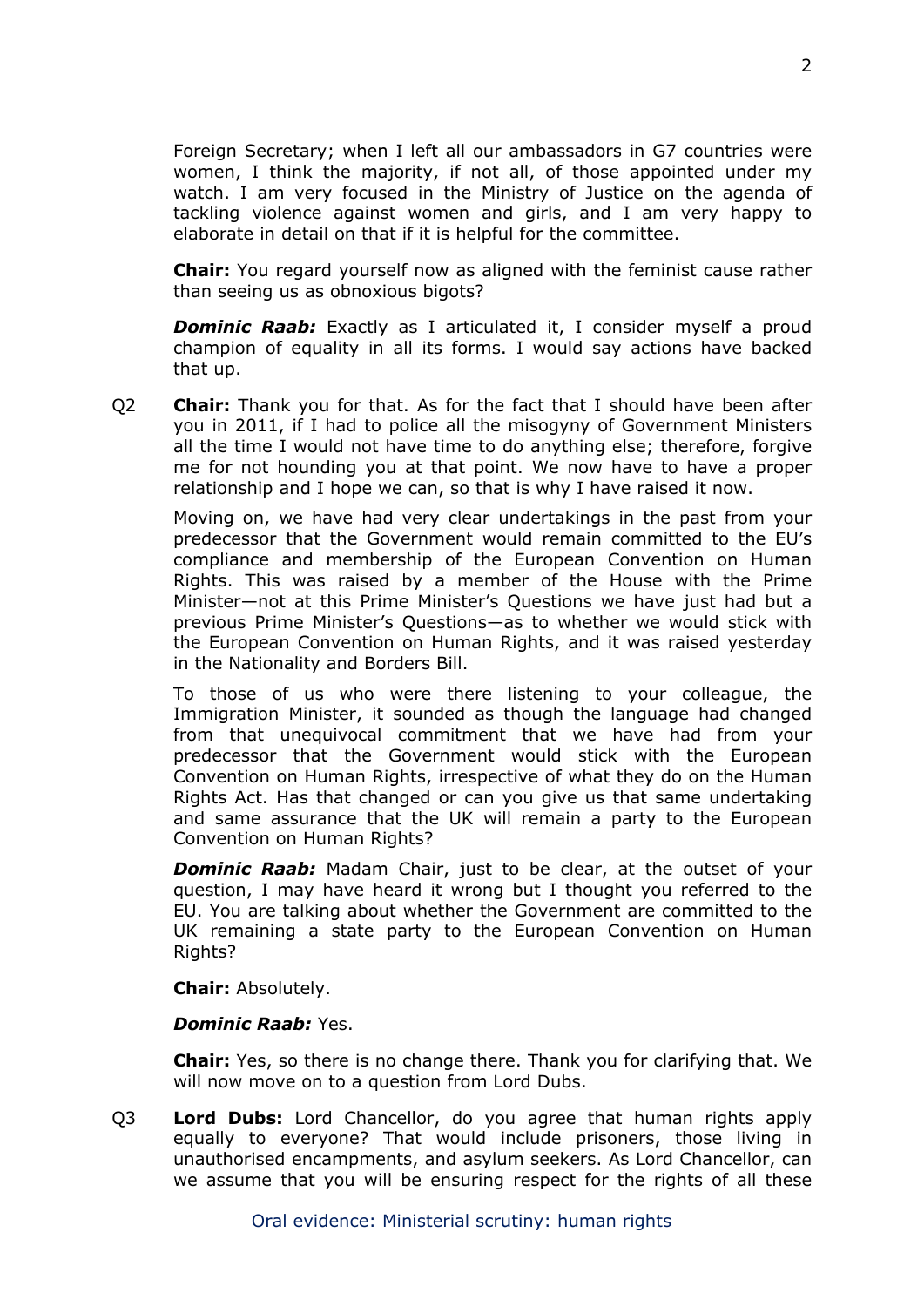#### people?

*Dominic Raab:* Yes, but as you and I have discussed before, Lord Dubs, there are qualified rights. For example, when the issue of prisoner voting came up, I do think that the UK was right to insist that we do not give prisoners the vote. There is some variable geometry built into the ECHR, as you will know, because you have some qualified and some unqualified rights. You have some derogable and some underogable rights. Of course, human rights, as a general concept, apply universally, but their application does admit that variable geometry. I think that is well accepted in the case law of all courts.

**Lord Dubs:** Can I turn more specifically to asylum seekers? How do you think human rights apply to those who attempt to reach the UK as asylum seekers? How will you ensure that the Nationality and Borders Bill, on which you have just been voting, does not breach the right to life of those who have travelled to the UK, knowing that people are already dying tragically at sea, as we saw two weeks ago?

*Dominic Raab:* I know that you and I share a history—you more directly than me—through our families of how important this issue is. I feel passionately about the need to respect our international obligations in this regard and to do the right thing. The reality is at the moment we have an appalling situation where there are criminal gangs feeding on the misery of those fleeing persecution. We need to punish and crack down on those who are profiting from this trade, and dealing with and addressing the problems in the regions where they take place I think is the primary goal. We think of all the foreign policy challenges that presents. I know first-hand what that is like. We also need to have an element of realism about that.

We also need to deal with the pull factor, and encouraging flows through the most unsafe and dangerous routes into the UK is not humane either. I totally accept the argument that you make. We look very carefully at all these issues, and we are doing that in the context of the Nationality and Borders Bill. I am not only confident that the clauses are consistent with those requirements but the overarching strategic objective, which is to stop the misery of this trade, is also crucial to protecting asylum seekers.

Q4 **Lord Dubs:** My last question is about enforcing human rights. Human rights need to be enforceable by those who have their rights breached, from those who are detained in assessment and treatment centres to those in prison for terrorism or other serious crimes. What do you think the barriers are to effective enforcement of human rights and what will you do to ensure that human rights are properly enforceable?

*Dominic Raab:* That is quite a broad question but let me make a dent in it, if I can. In government you have the Ministerial Code. I have a particular responsibility, as Lord Chancellor, for overseeing human rights policy and ensuring that human rights are properly considered. Of course, there are others who are involved in this as well, particularly the law officers.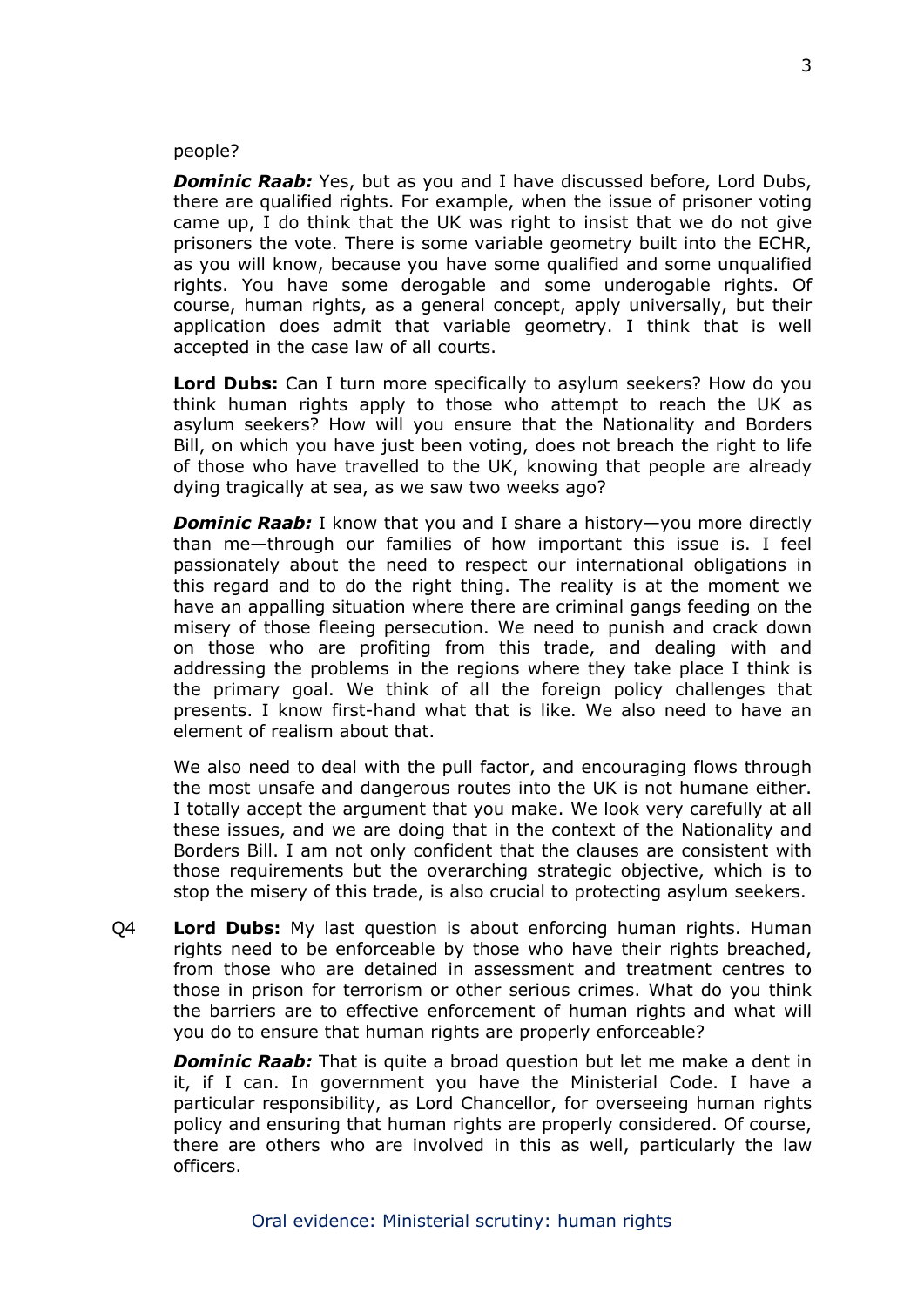I think the principle is that everyone should have as reasonably swift, clear-cut and effective redress as is practicable. At the same time, we need to avoid that being subject to abuse. I think those are the principles that should apply.

Q5 **Joanna Cherry:** You have given an unequivocal commitment to the United Kingdom remaining a party to the ECHR, but I just want to explore with you a couple of things that were said in the Chamber yesterday afternoon when the junior Home Office Minister was summing up in the second part of the Report stage of the Nationality and Borders Bill. He said that he could confirm that "the Government have imminent plans to consult on substantial reform of the Human Rights Act". Shall I stop there?

**Chair:** Yes, we have to vote. The hearing is suspended until the vote is finished.

*The committee suspended for a Division in the House of Commons.*

**Chair:** We are recommencing the adjourned evidence session of the Joint Committee on Human Rights and we were halfway through the question from Joanna Cherry about the overhaul of the Human Rights Act. Do you want to start your question at the beginning again, Joanna?

**Joanna Cherry:** Thank you, yes. I was talking about something that was said by the honourable Member for Corby—who is the junior Home Office Minister—yesterday afternoon when he was summing up in the second stage of the Nationality and Borders Bill Report stage. He said that the Government had "imminent plans to consult on substantial reform of the Human Rights Act, which will be announced imminently in Parliament." We will ask you a bit more about that in a minute.

Flipping back to the question the Chair asked you at the beginning, Mr Pursglove went on to say, "The Home Secretary also recognises my right honourable and honourable friends' concerns about aspects of the ECHR and other international agreements. I can therefore confirm that we are committed to reviewing and resolving these issues with the urgency that the situation warrants." I intervened to say that it sounded like he was announcing something a bit more radical in relation to the Human Rights Act than perhaps we had anticipated, and my anticipations were based on what your predecessor told us. I asked the junior Minister to confirm that the Government are still committed to remaining a full signatory to the ECHR, and he would not answer that question. He said that your intentions would be set out later and it is right not to pre-empt.

I appreciate you have given us a very clear commitment this afternoon, but I am just wondering what he was getting at when he said that aspects of the ECHR and other international agreements were of concern and that there would be legislation to deal with that. Can you clarify what was meant by that?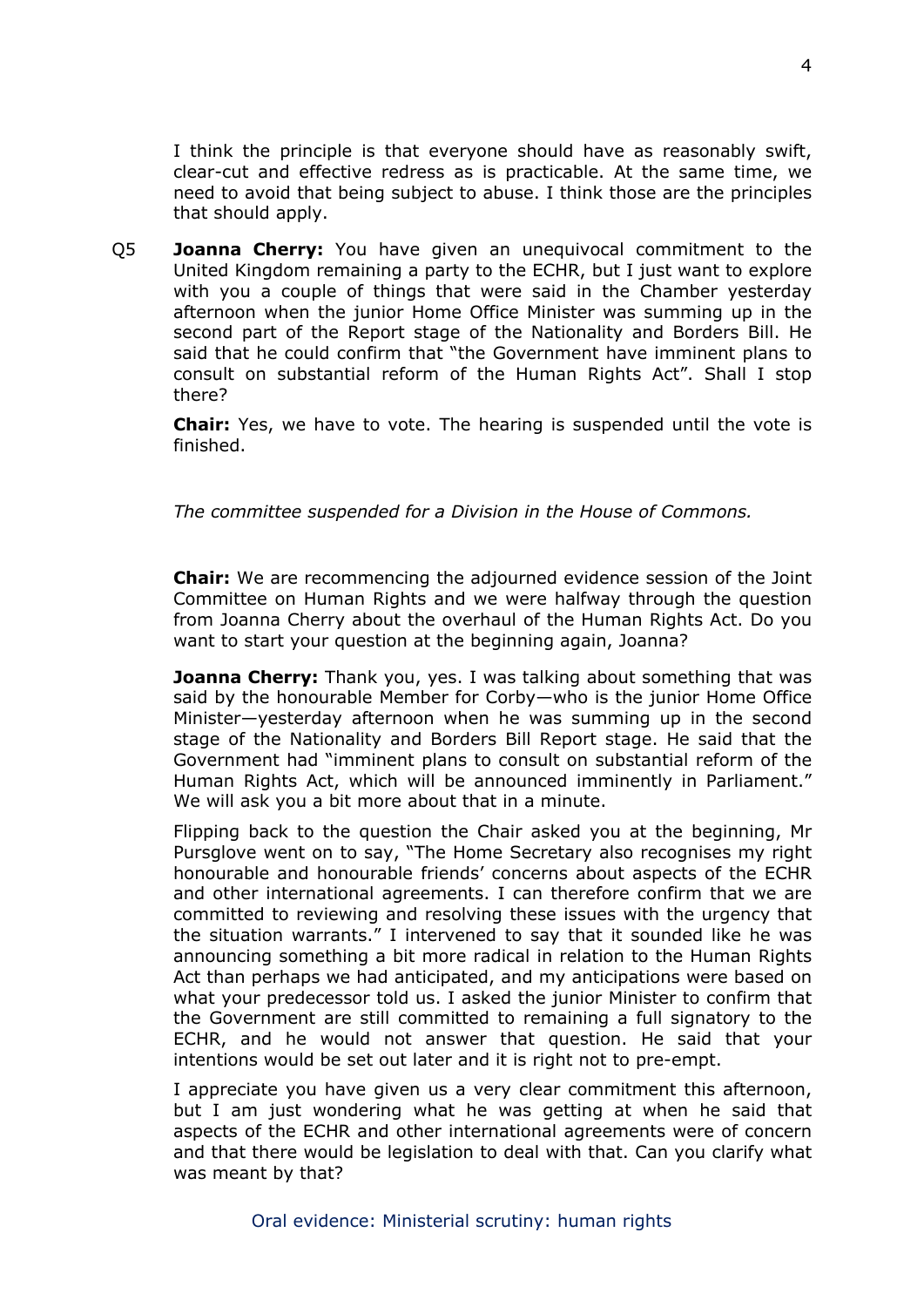*Dominic Raab:* First, I reaffirm the answer I gave to Madam Chair. Secondly, the ECHR is often a lightning rod for criticism. There are elements, less in the convention; I challenge anyone to point to a particular aspect of the convention that they object to. But interpretations of the convention, ways it operates in practice—I think there is a fair debate around all that. Prisoner voting is an example of one that whatever your views are—and there will be different views in this committee across both Houses—there are legitimate debates to be had about that.

There are many other conventions as well. There has been a lot of discussion of the refugee convention. Many of those issues are debated and deliberated through international consideration, whether at the UN or elsewhere. For the part that is squarely within what we will be announcing once we are in a position to on human rights reform, I can reaffirm that we will stay a state party to the European Convention on Human Rights.

Q6 **Joanna Cherry:** What are your plans for the Human Rights Act? You have talked about it being overhauled by the next general election. I am sure you have read our report saying that we found no evidence that the Human Rights Act requires an overhaul. What are you planning to overhaul exactly? Can you just take us through that?

*Dominic Raab:* Forgive me if I allow us to set out the proposals before the full House when the time is ready. To give you one element, and I think you have been discussing it in this committee, if you look at the procedural framework of the Human Rights Act there has clearly been, since the inception of the Human Rights Act through to now, debate about how it is calibrated. What is the separation of powers? How do you maintain the robust judicial independence that we all want to see? How do you also retain separation of powers and reinforce, protect and preserve the democratic prerogatives? Without going into the detail of what will be in the consultation, those are the sorts of principles that seem fundamental to our constitution.

**Joanna Cherry:** Are you planning on announcing a consultation at some point?

**Dominic Raab:** I do not think it would be right or proper to proceed without consultation because of the need for both Houses to look at this very carefully and—perhaps anticipating what you might say subsequently—the variable impacts and considerations and equities across the whole of the United Kingdom.

**Joanna Cherry:** Are you planning a British Bill of Rights?

**Dominic Raab:** Again, allow me to announce it and set out the detail properly in front of the House in the right way.

**Joanna Cherry:** You were involved in drafting a British Bill of Rights when you were in opposition; isn't that right?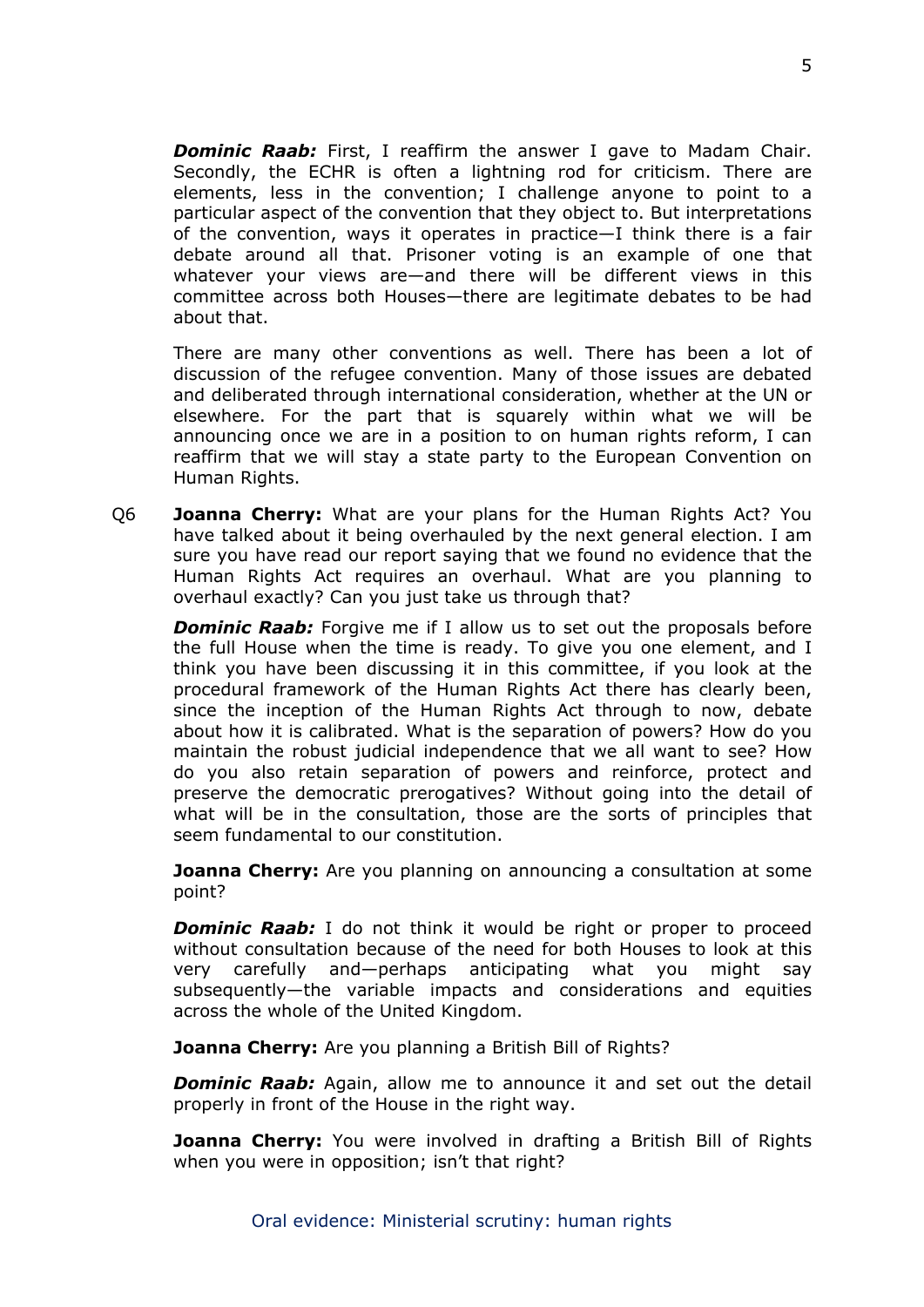## *Dominic Raab:* Correct.

**Joanna Cherry:** Is that something you put on the back-burner that you might bring forward again?

**Dominic Raab:** I think it is fair to say that the experience of looking at that in 2015-16 was quite a formative one, but the terrain has changed in material respects between 2015-16 and 2021. One of the reasons why I have not announced it yet is because I want to make sure that we deal with the situation as it is now and take another look at all the case law. It is helpful to have had that chance to look at it then, but this will be a proper analysis, updated to take into account all the changes since then and all the other aspects. I do not feel hidebound to any previous work that we have done.

**Joanna Cherry:** What do you mean when you say that the "terrain has changed"?

*Dominic Raab:* The case law. The case law ebbs and flows in the UK courts and in the Strasbourg courts. I hope commenting on that is not regarded as anything other than factual commentary. We are blessed with the finest judiciary in the world. None the less, it is clear that the case law changes and perhaps the overall approach of the Supreme Court changes. It is very important to make sure we understand the facts before us here and now as well as the trends over time.

**Joanna Cherry:** Can you give us an example of what has changed and the approach of the Supreme Court since 2015-16?

*Dominic Raab:* There are some quite good examples. I will not give examples because of my capacity as Lord Chancellor; I want to be quite careful about this. There has been a more conservative or more restrictive approach to some of the previous, more elastic interpretations, which is entirely in tune with what the Human Rights Act enables. There has been an ebb and flow of expansive case law to more restrictive case law. That is very interesting in terms of both the substantive issues underlying it but also the judicial approach more broadly.

**Joanna Cherry:** If you see the ebb and flow as leaning towards a more restrictive approach now, then presumably you would see that as a good thing, so why bother reforming the Human Rights Act if you think the Supreme Court has the balance right?

*Dominic Raab:* It is a good thing but again let me say that as a general remark. Of course, what ebbs may flow.

Q7 **Joanna Cherry:** You have said in the past that the Human Rights Act is, "fundamentally at odds with the British legacy of liberty going back hundreds of years". I am not sure everyone, particularly perhaps people of Irish descent, would recognise a British legacy of liberty. In what way is that Act, which incorporates the European Convention on Human Rights that the UK ratified in 1951 and which largely represents pre-existing common law rights, at odds with the British legacy of liberty, as you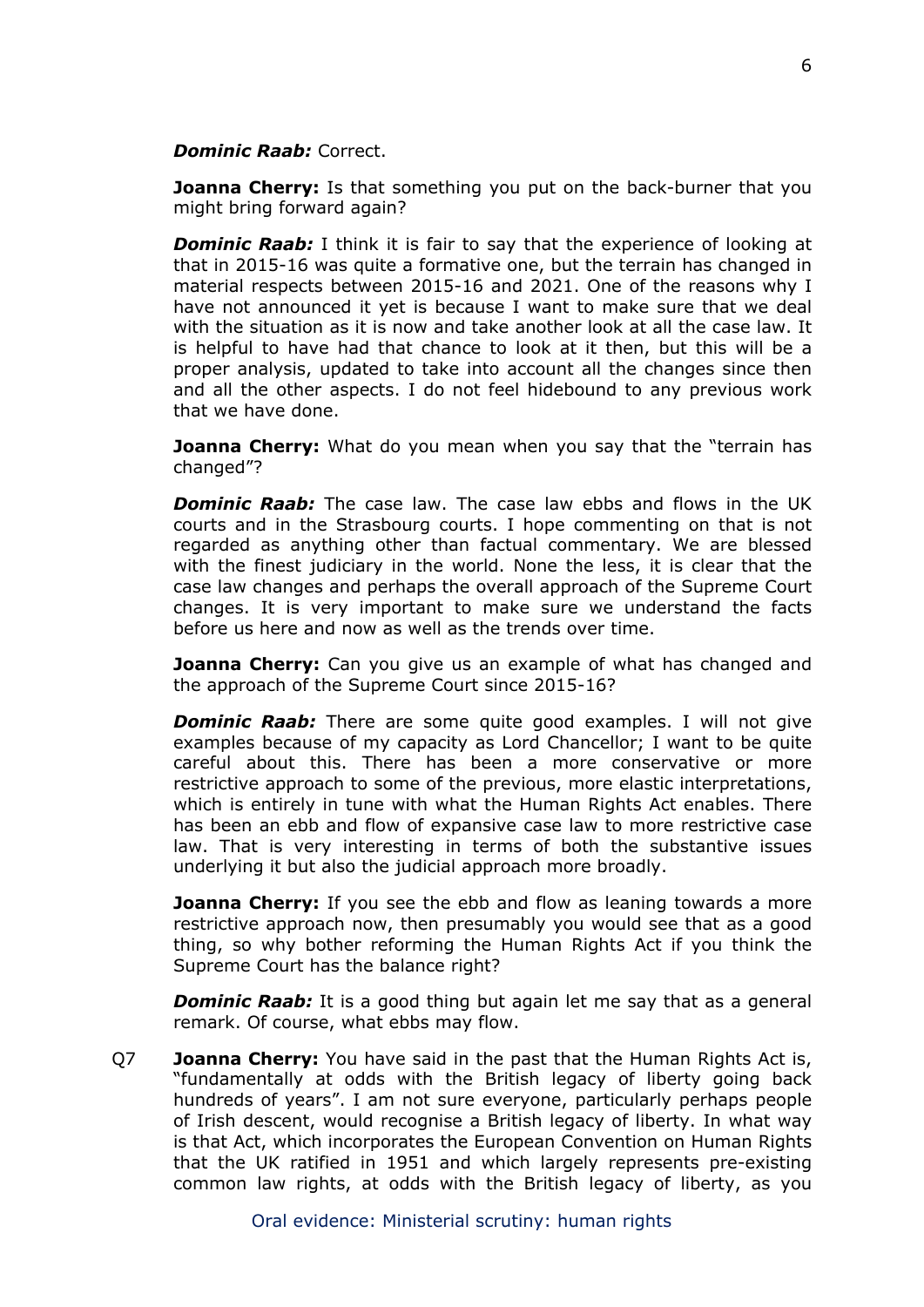#### describe it?

*Dominic Raab:* They are two different things. There is the convention, there is the case law from Strasbourg, and then there is the third thing, which is the Human Rights Act. One thing I would say, and it is much discussed at the moment, is that I do think, for example, the balance between freedom of speech and privacy is something that has evolved over time. There is no doubt that this has happened. I think the quintessentially UK approach is that freedom of speech has been given the very highest priority and, in fairness, it was also built into the procedural framework of the Human Rights Act to make sure that that was the case at least to some degree.

There is an interesting question about the extent to which privacy considerations under Article 8 have flowed and permeated our case law more, at both the Strasbourg level and the UK level, as a result of EU membership—you think about the right to be forgotten—but also as a result of the case law from Strasbourg. There are academic debates about this all the time. I think it is a fair debate.

My feeling is that most of those shifts ought to be decided—because they are polycentric issues, they are inherently value-laden—by Parliament. In fairness to the courts, they will say Parliament is free to enact legislation to change the case law at any point in which it sees fit. There is no doubt in my mind that, as we found with common law over the years, there are ebbs and flows and tidal shifts. There is more weight applied to privacy vis-à-vis freedom of speech and transparency and openness, and that is partly reflective of the civil law tradition on the continent.

**Joanna Cherry:** I think you are critical of that. You would like to see more emphasis on freedom of speech, and I suspect that is one thing that you and I would agree about.

*Dominic Raab:* I will bank that moment.

**Joanna Cherry:** How does that sit with the policing Bill? In the policing Bill you have put quite strong restrictions on the right to protest so as not to upset people or cause a nuisance. You are giving private rights not to be bothered by protesters a higher value in your policing Act. This committee recommended that you enshrine the right to freedom of expression but you did not do that in the Act. I was wondering whether it is a very selective approach to favouring freedom of speech over private rights.

**Dominic Raab:** I understand why you say that, but I take the John Stuart Mill approach to liberty. That formulation, the freedom principle, does not help you deal with the practical issues that we, as lawmakers or Ministers in government, have to deal with. I think it is an important principle and there were few greater advocates of free speech than John Stuart Mill. What we are doing is making sure that the harm to others principle and that freedoms are not exercised to disrupt the freedoms of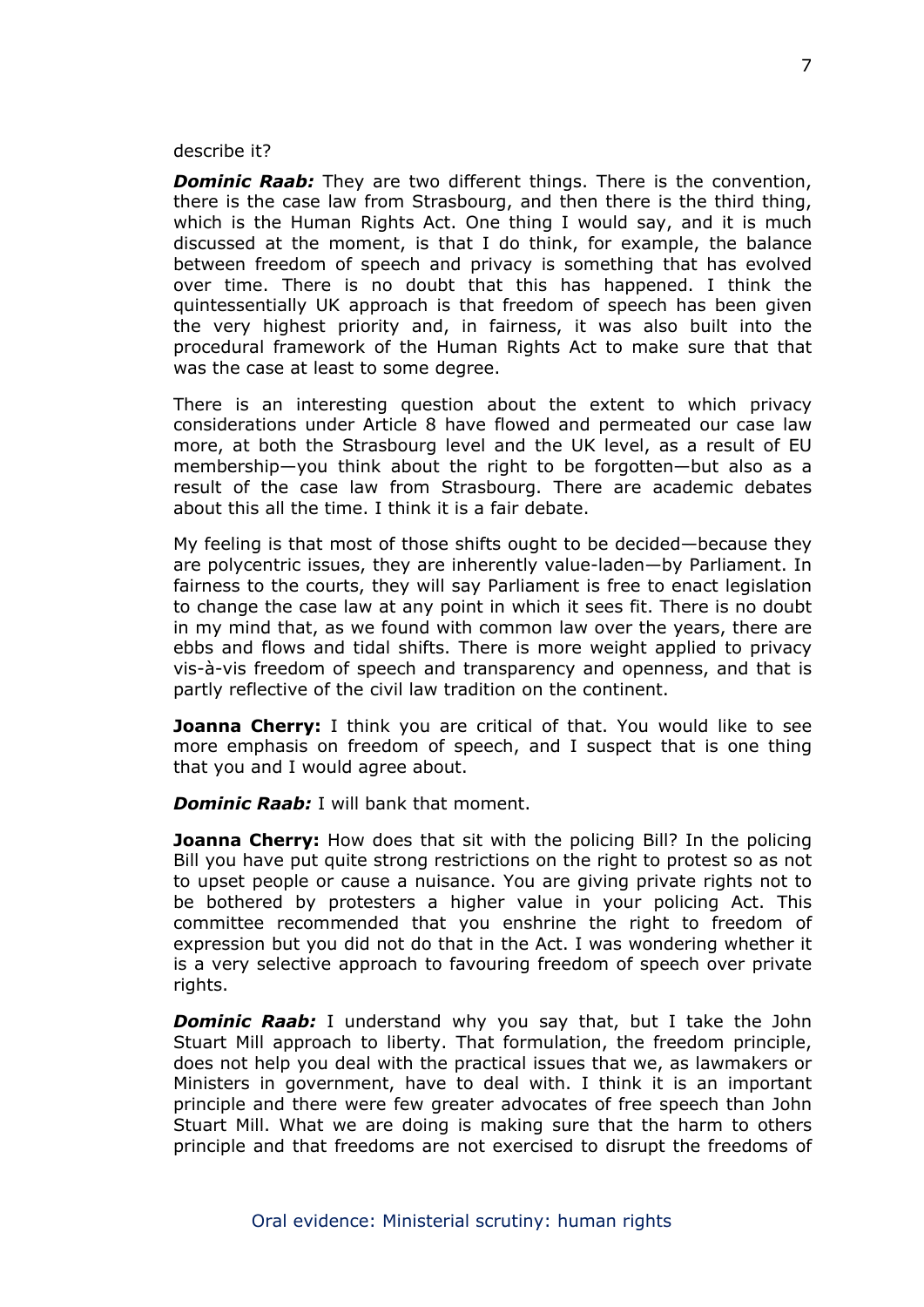others are properly catered for. I think that is something that, in the context of the PCSC Bill, we have struck the right balance.

I also recognise—and that is what Parliament is for, that is why these issues do involve values and people have different views on them—that that is a contentious issue. For me, and I think broadly the public, that is the important balance to strike.

**Joanna Cherry:** Going back to what you said about the ECHR being the European civilian tradition, which Scottish legal tradition has a lot in common with, as you will be aware, I wonder how right that is. People involved in drafting the ECHR were British or English lawyers—a Scot but he was an English lawyer.

*Dominic Raab:* That is partly true but there are two points. First, there is something that has been put around for a while, that this was all conservative politicians drafting it in Strasbourg or across Europe. It is not true. The travaux préparatoires are all there. This is a matter of fact. If you look at the travaux préparatoires, there was a fascinating tension that they resolved between the civil and common-law traditions. You see this borne out in various points. Article 8 is a very good example of it if you look back at the travaux.

Secondly, my critique, as I made clear at the start, would never be about the convention. I think the convention is a difficult document to object to, but the way it has been interpreted over time, the case law particularly, whether it is under the Human Rights Act and the way it is licensed, creativity or indeed the living instrument document, which was not in the convention, those are different issues. That is where the tidal flow of the more continental civil law tradition has crept in.

**Joanna Cherry:** Would we be correct in understanding that one of the main purposes of your "reform" to the Human Rights Act will be to curtail opportunities for judicial development of the law?

*Dominic Raab:* No, I would not put it quite like that. It is fair to say that, particularly with our largely unwritten constitution, I do not think that there is harm, indeed I think there is benefit, in delineating and clarifying the correct balance of the separation of powers between the judicial function, which we need to be robust and fearless—I am confident with the British Supreme Court, which in many ways, vis-à-vis the Strasbourg Court, we want to safeguard—and on the other hand, as I said, the elected prerogatives of Parliament when it comes exclusively to the legislative function. That is the issue.

**Joanna Cherry:** In your book *The Assault on Liberty* in 2009 you said that it should be made much less easy for Parliament to override our fundamental freedoms on a political whim. Do you still agree with that?

*Dominic Raab:* Certainly on a political whim.

**Joanna Cherry:** I might just leave it there for now, Chair.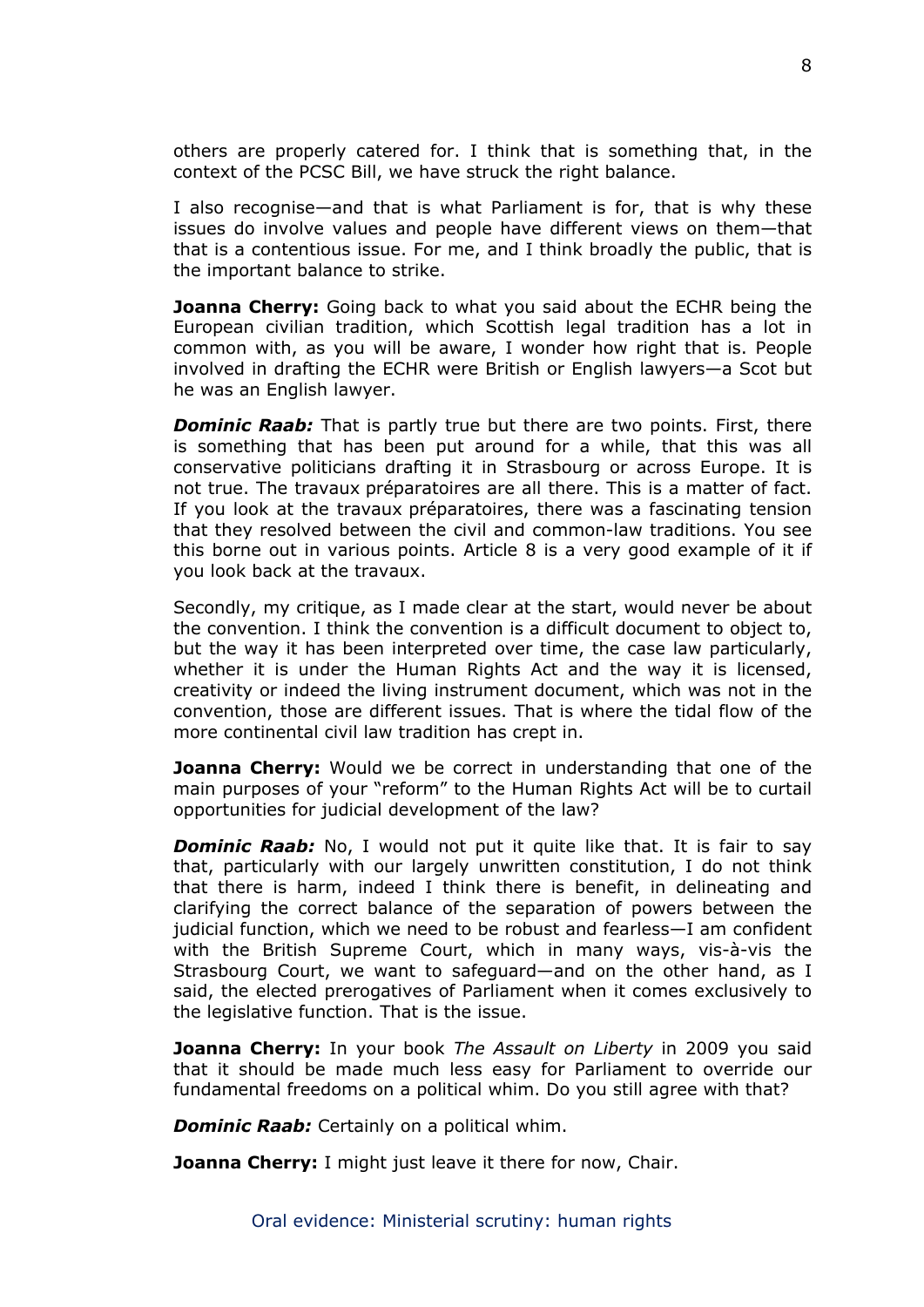Q8 **David Simmonds:** I very much welcome what you had to say about the commitment to the European Convention on Human Rights. Are there particular elements of that convention that you have concerns about? Given that one of the biggest problems in the political debate around the convention stems from a lack of understanding about what it does, do you think there is an opportunity, for example, in the debate about the Elections Bill to highlight where we are in line with the recommendations; for example, the Venice Commission, which is the recognised international authority on fairness and transparency of elections, where the provisions in that Bill are, as far as I can see, entirely in line with the recommendations that it has for ensuring the integrity, the freeness and the fairness of elections in a way that reflects very well on the work being done by the UK Government?

*Dominic Raab:* Yes, I agree with that. As a specific example, and more generally, as I said to the Chair and to Joanna, you could always look at the ECHR. The interesting thing is that when the ECHR was negotiated, the big contest or negotiation was whether they should articulate some high-minded principles and then let the Strasbourg Court flesh them out or whether they should codify a more detailed approach. Inevitably, they struck a balance, which is why I do not quite accept the assertion or the suggestion that it was all British architecture. There was clearly a balance.

I look at it and few people object to any of the principles articulated there. The much bigger question is the articulation through the Strasbourg case law and, in particular, whether we got the balance right with the Human Rights Act. I do not think everything in the Human Rights Act is wrong. The idea of a schedule with the rights in it and procedural framework is broadly the right structure. It is the judicial creativity, in particular, which you cannot blame the judges for. I have had this conversation with a number of former members of the judiciary, and they all quite rightly say, "But this is what was set out as the framework". I think a sharper delineation of separation of powers would be helpful.

Q9 **David Simmonds:** Alongside the convention there are a number of other conventions and agreements that the UK is part of, including the Convention on the Elimination of All Forms of Discrimination Against Women and the UN Convention against Torture. What is your view about that wider environment of legal and human rights obligations? Do you foresee any changes being necessary in there or, indeed, looking at the point that was made by Natalie Elphicke, Member for Dover, in the debate yesterday, is there perhaps scope in the context of refugees or a new COP 26-type agreement or approach with a view to maybe a new global compact in the way that we manage refugees and migration?

*Dominic Raab:* Yes, it is a very good question. We always look to try to strengthen the international network of treaties that reflect our values as well as our interests. I think that is right. I am glad you raised the UN Convention against Torture. The prohibition on torture, Article 3 ECHR, the CAT, appears variously elsewhere. It is a principle of customary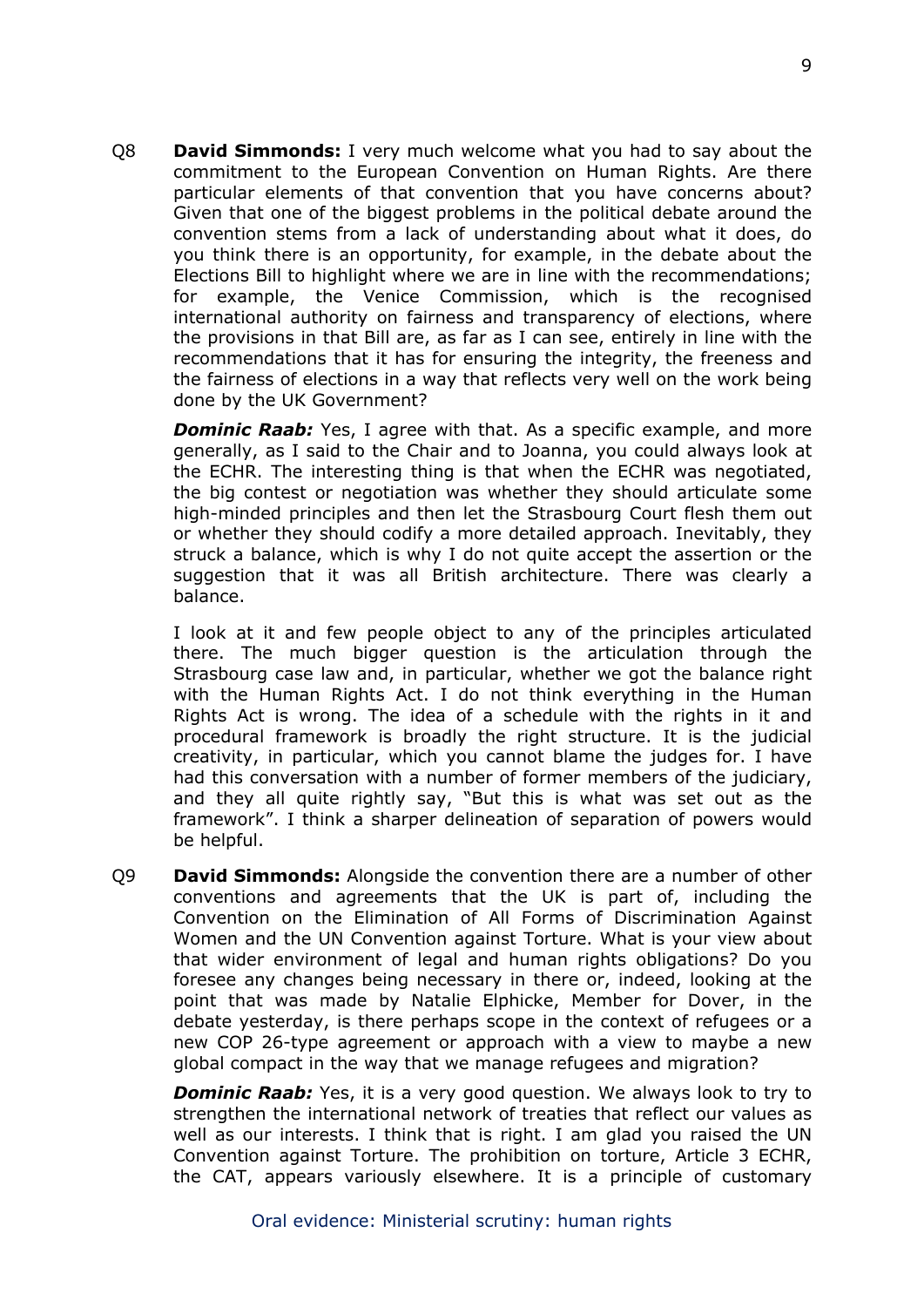international law, some argue part of the jus cogens now. It seems to me not necessarily self-evident, because otherwise we would not be discussing it, but very clear that the absolute prohibition on torture is something that we must continue to respect and adhere to. I am very proud to have served in a Government who have dealt with the modern trade in human slavery in terms of human trafficking, which we have taken forward in the same way cross-party. These are things I think are part of the bedrock of the consensus that we have in this country. They are good examples.

We are one of the pioneers, and I was very proud as Foreign Secretary to bring in the Magnitsky sanctions regime, for both human rights abusers but also for corruption, visa bans and asset freezes. I think that is important. It is not just a question of whether we are willing to sign up to this or that convention. Will we still adhere to them? Yes. Do we look to refresh them, revise them, and make them fit for the modern world? We are one of the strongest and most ardent advocates for human rights around the world, and I am proud of that tradition.

Q10 **Lord Brabazon of Tara:** Mine is a very quick and simple question. Do you intend to publish the Independent Human Rights Act Review's findings and follow its recommendations? Would any legislation following that be published first in draft, subject to pre-legislative scrutiny?

*Dominic Raab:* Certainly, we will want to publish the IHRAR report. Forgive me for not setting out the detail of what we will include, but I can tell you now that I want to pay tribute to its chairman, Sir Peter Gross, and that whole panel for the excellent work they have done. It will certainly inform and influence the approach that we take.

**Lord Brabazon of Tara:** Will there be pre-legislative scrutiny if there is a Bill?

*Dominic Raab:* Let me set things out, but as I made clear earlier to Joanna, there clearly needs to be proper consultation.

Q11 **Chair:** Pre-legislative scrutiny is one way of establishing what you are trying to do in building consensus in the House, and it is something we are strongly in favour of. In October you said you were devising a "mechanism" to allow the Government to introduce ad hoc legislation to correct court judgments that Ministers believe are incorrect. The Government can bring forward legislation to Parliament, and Parliament can already change the law by enacting legislation, which is obviously subject to parliamentary scrutiny and which the courts must then apply. What is this new mechanism?

*Dominic Raab:* In fairness, I talked about this. I said you have two options. You just say that Parliament brings forward any legislation it wants to correct any piece of case law that it does not like at any particular point, and that is what the constitution says. A number of judges have said to me, "Of course, that is what Parliament is there for". Then there is a separate question, and it is a moot point at this stage, of whether or not there is a mechanism to allow that to be done in a specific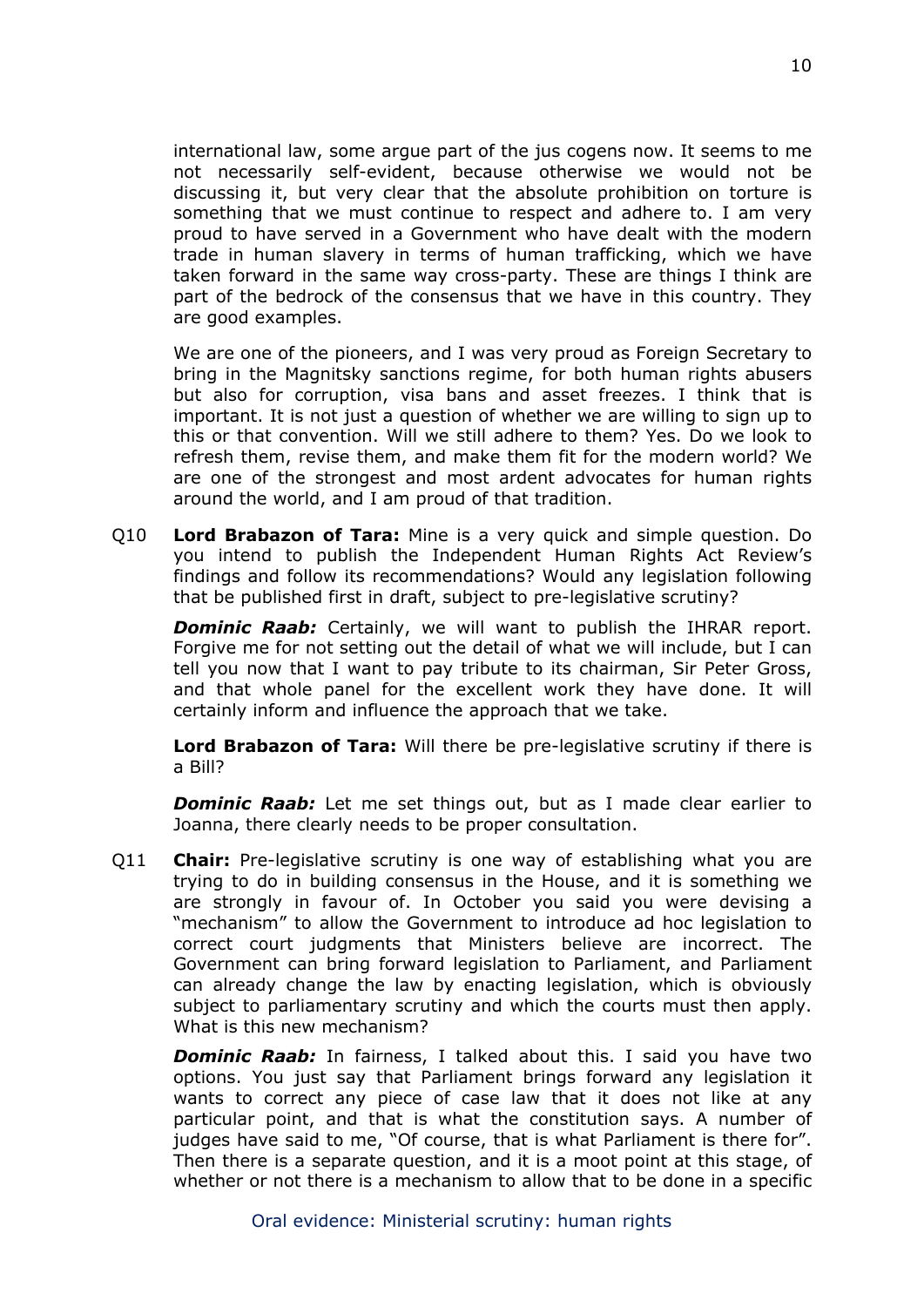or special way. Let us be very clear about it. You would want to make sure you retained all the due scrutiny that you get. I have talked about the options for it, but let me reassure you, Madam Chair, we are not talking about taking any shortcuts with due parliamentary scrutiny. I know exactly where that is going.

**Chair:** It is not really about scrutiny only, though, is it? It is about decision-making. With legislation it is not just that Parliament scrutinises legislation, it is that Parliament decides on legislation. The Government do not decide on legislation. Therefore, I want you to be clear that you are not talking about the Government being able to change the law, other than bringing the law to Parliament and seeking Parliament's agreement for Parliament to decide to change the law.

*Dominic Raab:* Of course. Parliament would have to make the decision. You are absolutely right, and having talked about separation of powers at various points during this session, the principle of separation of powers and the law-making prerogatives of Parliament are absolutely crucial.

Q12 **Angela Richardson:** Thank you, Lord Chancellor, for coming and giving answers today. The independent review of the Human Rights Act looks closely at the relationship between the UK courts and the European Court of Human Rights. Your predecessor told us in July that he encouraged dialogue between Strasbourg and domestic courts and that it was very healthy. Do you agree with him?

*Dominic Raab:* I totally agree. That is exactly the way I would articulate it as well.

**Chair:** Looking back to something you said about the European convention, that somehow you agreed with the European convention rights but you did not agree so much with the case law, is it not the case that being a party to the European convention means that you accept the case law as it develops and interprets the European convention rights? I am not quite sure how we could stay in the European Convention on Human Rights but disagree with the case law because, of course, we would still be subject to the jurisprudence of the European Court on Human Rights, even if we prevented our own courts looking at the convention rights.

*Dominic Raab:* Which article in the ECHR requires us to follow the case law, as opposed to accept rulings in individual cases?

**Chair:** Well, it requires us to subject ourselves to the enforcement of the European court. That is part and parcel of the European convention.

*Dominic Raab:* Forgive me, Madam Chairman, there is a very good session in that, and I want to be polite and respectful. There is a big distinction between the requirement that most international courts and tribunals have, once you accept their jurisdiction, to comply with an adverse ruling—subject to the point that Angela made about dialogue, of course, and the convention has bespoke proceedings for that—and saying that you have to follow the generic case law in cases that do not apply to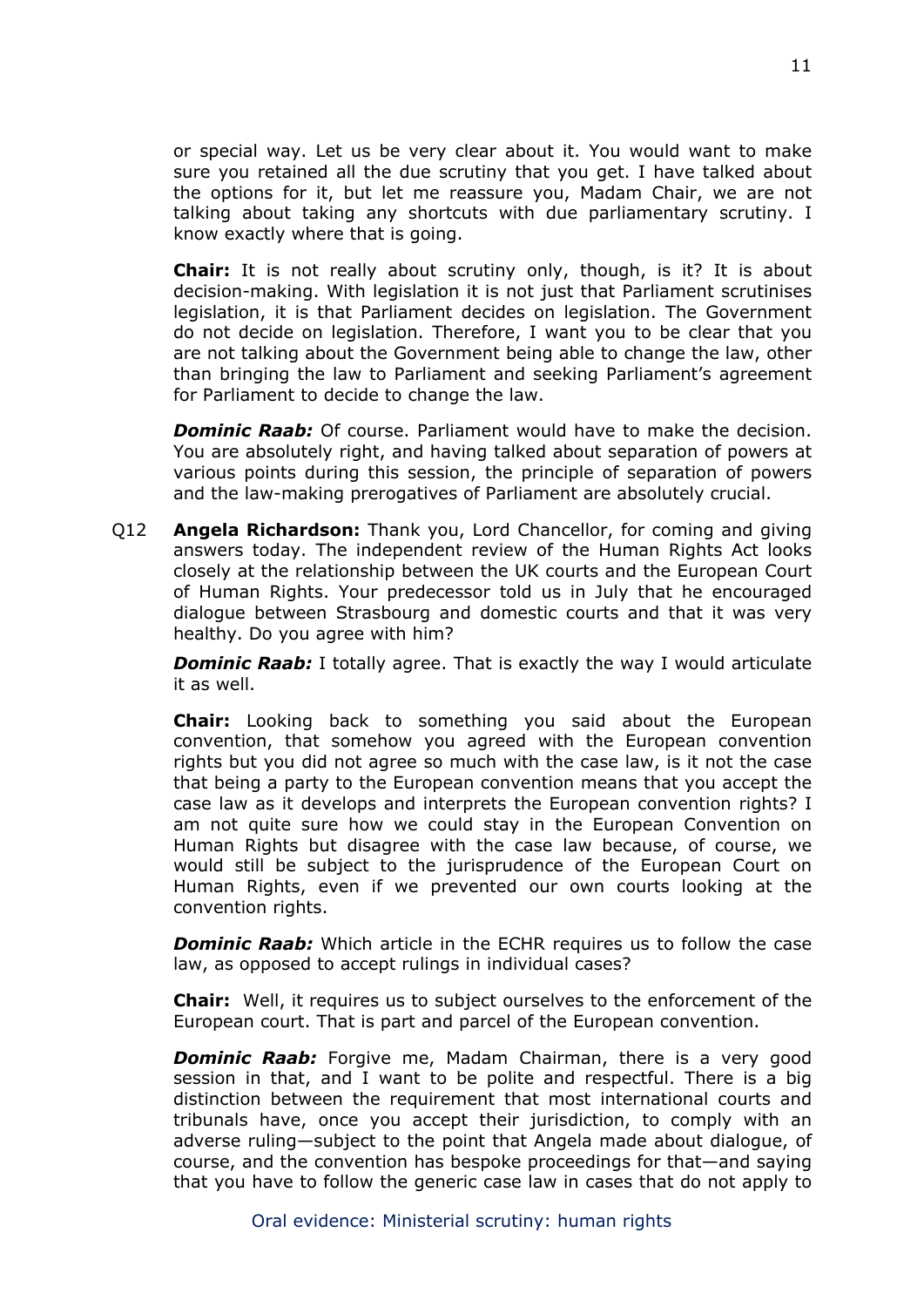you. In fact, it is clear that the Strasbourg court has an expectation, but I do not think it is a constitutional one, to follow the case law. That is an interesting feature.

We introduced this obligation through Section 2 of the Human Rights Act, and I think it is clear that I am right about this, because Section 2 of the HRA only ever talked about a "duty to take into account", and it was because there was not a strict obligation in the convention. Most international tribunals, as a matter of international law, require you to adhere to their adverse rulings or positive rulings, but there is not an express obligation to follow their case law. I think I am right in saying the International Court of Justice, the UN's principal judicial court, takes a similar approach.

**Chair:** If you do not comply with the convention rights as they have been interpreted by the European Court of Human Rights, the next time you take an action that is in breach of that you are back before the European court again. We have been in a position in this country where we have not had findings against us because we have been in compliance with the convention, and we take a dim view of those countries that will be subject to European court judgments and just carry on with the same actions that have been found by the European court to be in breach. Do you want us to be one of those countries that sign up to the European convention and accept the jurisdiction of the European Court of Human Rights but decide that if they do not agree with the case law they will just carry on as they were before?

*Dominic Raab:* Can I draw a distinction between the case law overall and compliance with adverse rulings? If you look at a lot of the approach that is taken judicially, if you look at the textbooks on this, they normally say—and it is true of the International Criminal Court as well under the doctrine of complementarity, but it is also true of the Strasbourg court. Certainly, it used to consider its role as subsidiary to national courts in the sense that it is there only if the courts are unable to enforce those rights; therefore, it has a fallback role.

In relation to the case law specifically, I get the point: if you do not adhere to the case law do you end up back in Strasbourg sooner or later? Because the Strasbourg court does not operate a principle of precedent in the same way as a common-law jurisdiction, and most international courts do not, a lot of the case law has been quite haphazard. If you look at PVR—prisoner voting—it was all over the place. Therefore, I am just not sure the situation is quite as binary as you suggest. What you are articulating is a very common-law approach. That is not the approach that is taken by the Strasbourg court.

**Chair:** You would hope that next time, with similar facts, the court would take a different view and we could decide to remain out of compliance?

*Dominic Raab:* That is not what I said, but the truth is it does not operate a similar principle of precedent that you would find in a domestic UK court.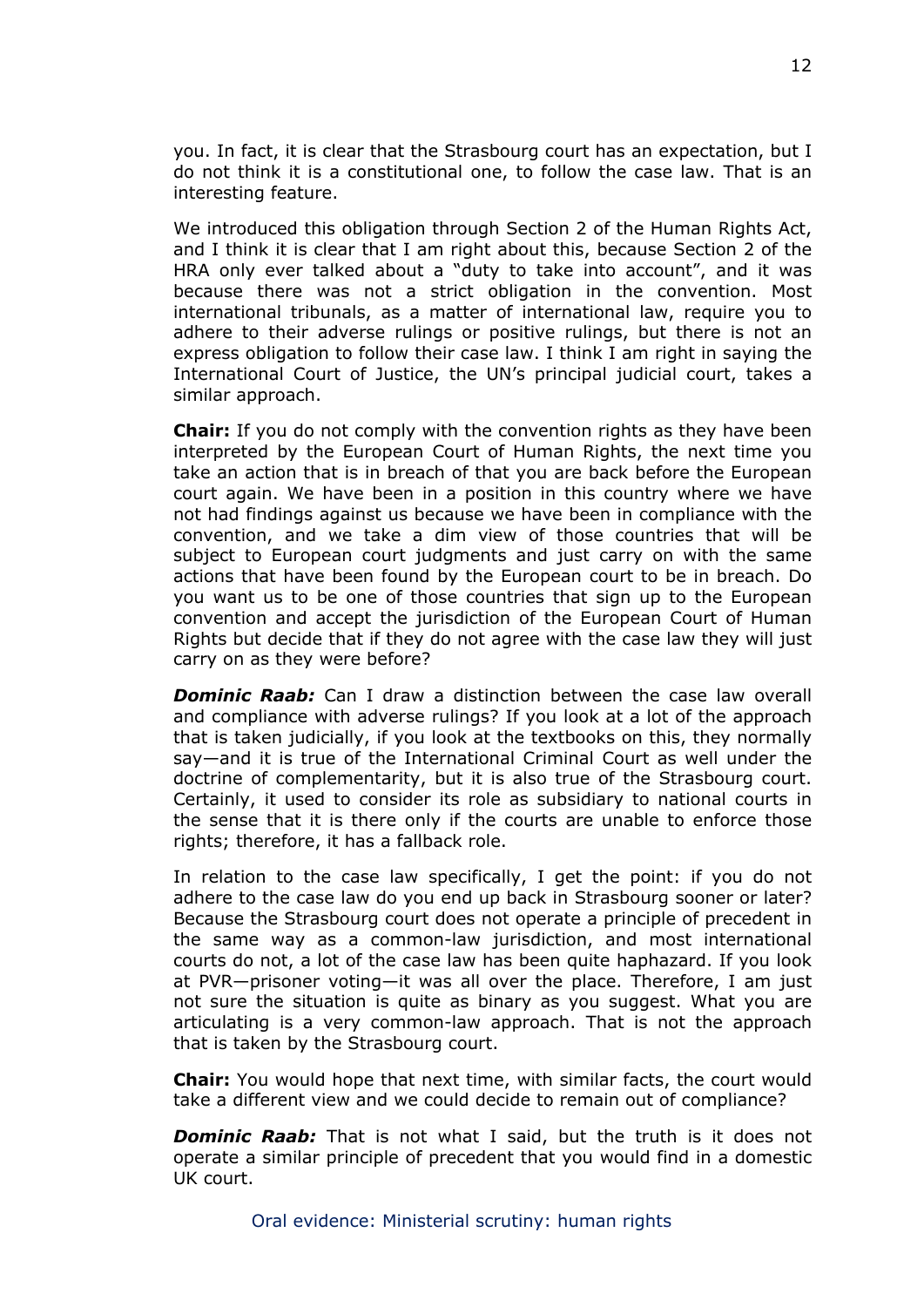**Joanna Cherry:** If you take out the obligation of the UK Supreme Court to take into account the Strasbourg jurisprudence, will it not take the guts out of the Human Rights Act? The whole idea of the Human Rights Act was that people should be able to access their rights under the convention through the domestic courts, without having to go all the way to Strasbourg, which takes years and is expensive. If you take out the take into account obligation, will that not render that whole thing a bit pointless?

*Dominic Raab:* With respect, I do not agree that that follows, because you still have redress under convention rights as applied by the UK courts. If you look at Section 2—I mentioned earlier that I think the case law ebbs and flows—and if you look at the approach that was taken in Ullah to Section 2, effectively what the UK court said is not just that you need to take into account in that more continental approach the case law of the European Court, but it said you need to match it.

**Joanna Cherry:** But it has retreated back from that now.

*Dominic Raab:* It has retreated back.

**Joanna Cherry:** What are you bothered about? What are you worried about if it has retreated back from it?

*Dominic Raab:* Ebbs may flow, Joanna. There is an interesting question about whether the situation, the accurate position, should be codified. I think it does show that you can take a different view about Section 2. I am grateful for this opportunity to discuss it with you, because that ought to be common ground.

Q13 **Lord Singh of Wimbledon:** Good afternoon. I am Indarjit, Lord Singh, a Cross-Bench Member of the House of Lords. Lord Chancellor, how do you see your human rights role in relation to other government departments? Will you be observing them, monitoring them or policing them to see how they meet human rights obligations through their work?

*Dominic Raab:* The law officers have the primary role of advising the Government and arbitrating the various different legal views. As a matter of legal policy, and, I suppose, with the DPM hat on, I have an even more overarching role. I do think it is important, and I sit on quite a few of the committees that deal with this. I think it is much more in the realm of policy formation, and I respect the prerogatives of the law officers. There is, of course, the wider institutional regime, such as the Ministerial Code and the references to the rule of law that are reflected in it, which also help to guide us as Ministers and as a Government. I do not think we are under-lawyered in government.

**Lord Singh of Wimbledon:** I have a very quick supplementary. Most of these government departments carry statements that they take human rights abuse or discrimination very seriously. Can you introduce a timescale for the investigation of complaints?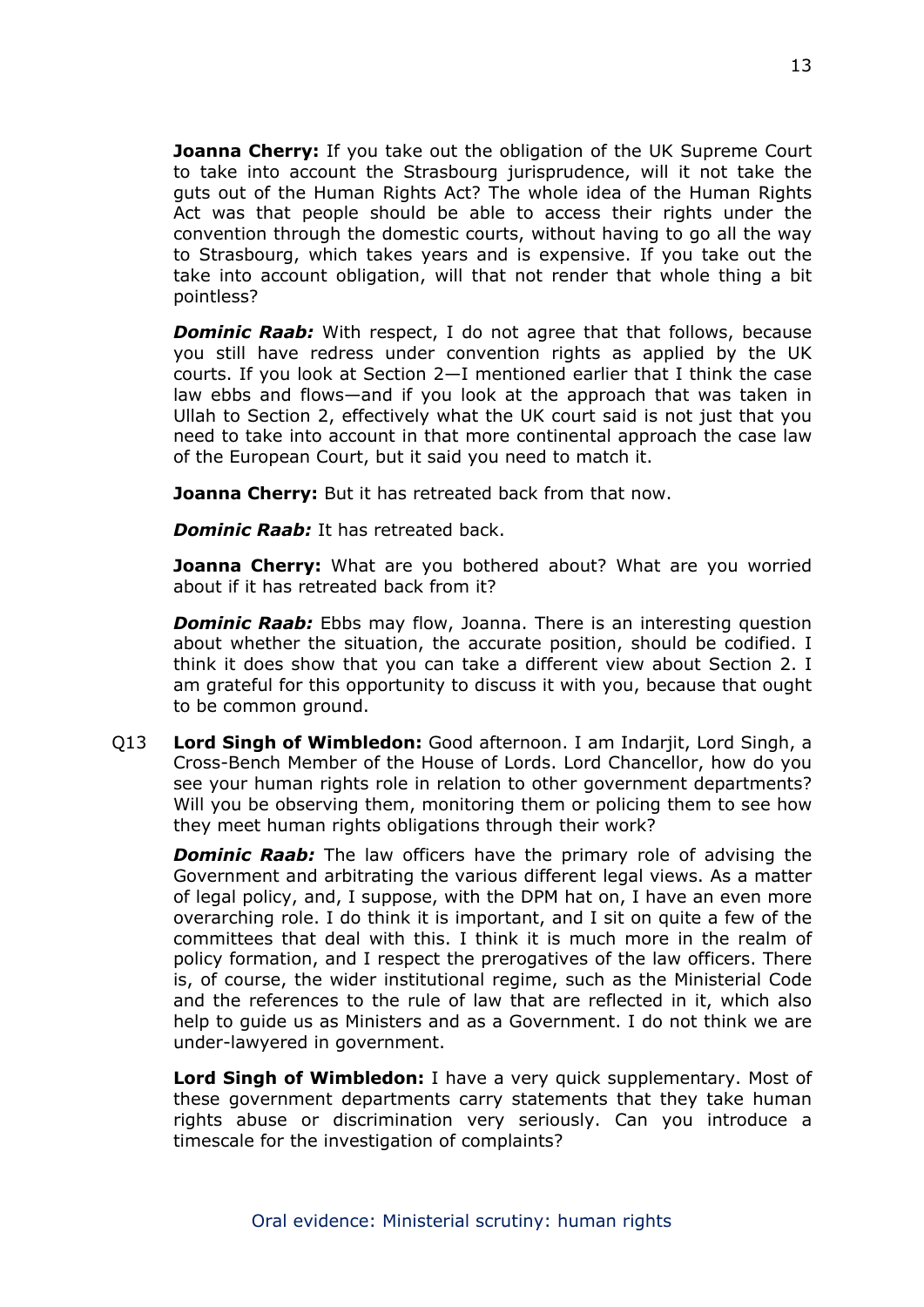**Dominic Raab:** You mean in terms of disciplinary proceedings in any given government department?

**Lord Singh of Wimbledon:** Investigations.

*Dominic Raab:* I think that would probably be the role of the Cabinet Office. In discrimination, I appreciate we are all talking about the same network, but that is more of an equalities issue, although it features under Article 14. Let me revert on the answer to that, Lord Singh. We will add it to our list.

**Chair:** Do I take it from your answer to Lord Singh that you do see yourself as having some sort of pan-government role to champion human rights? Leaving aside the distinct role of the law officers in advising in terms of policy formation and legislation, you see yourself scanning around and being a champion of human rights across government departments?

*Dominic Raab:* I consider myself a champion of human rights and a proud advocate of human rights. As a lawyer and one of the senior Ministers, with the Lord Chancellor role as well, of course I think it comes with that. Inevitably, those decisions at the very high level are triaged up to Cabinet committees, and if I am on them, or if the Prime Minister asks me to convene in relation to them, then I am very happy to do so.

**Chair:** Thank you. That is very encouraging. Lord Singh, you have a further question in relation now to Northern Ireland.

Q14 **Lord Singh of Wimbledon:** The Government have proposed to end all investigations and prosecutions of Troubles-related incidents, which would arguably undermine the UK's obligation under Article 2 of the European Convention on Human Rights. What will you do to ensure that Article 2 obligations are then met with regard to Northern Ireland legacy cases?

**Dominic Raab:** Forgive me, Lord Singh, I do not quite accept that analysis. Partly because the convention is unobjectionable, you can find something in it to point to, to make the policy case you want to make. The wider argument I would make is that on the grounds of legal certainty and finality there ought to be a point after which cases are considered determined or there are other non-judicial means of addressing them. I think that is a fair thing to do. Predictability, legal certainty and finality are important.

**Lord Singh of Wimbledon:** If two years is the proposed limit for Northern Ireland, why not the same two-year limit in other areas?

*Dominic Raab:* I will have to revert. I am not quite sure which two-year limit we are referring to. At the end, Madam Chair, I will ask my officials to liaise with your clerks and agree a list of issues that we will write back to you on.

**Chair:** You said that legal certainty and finality are important within the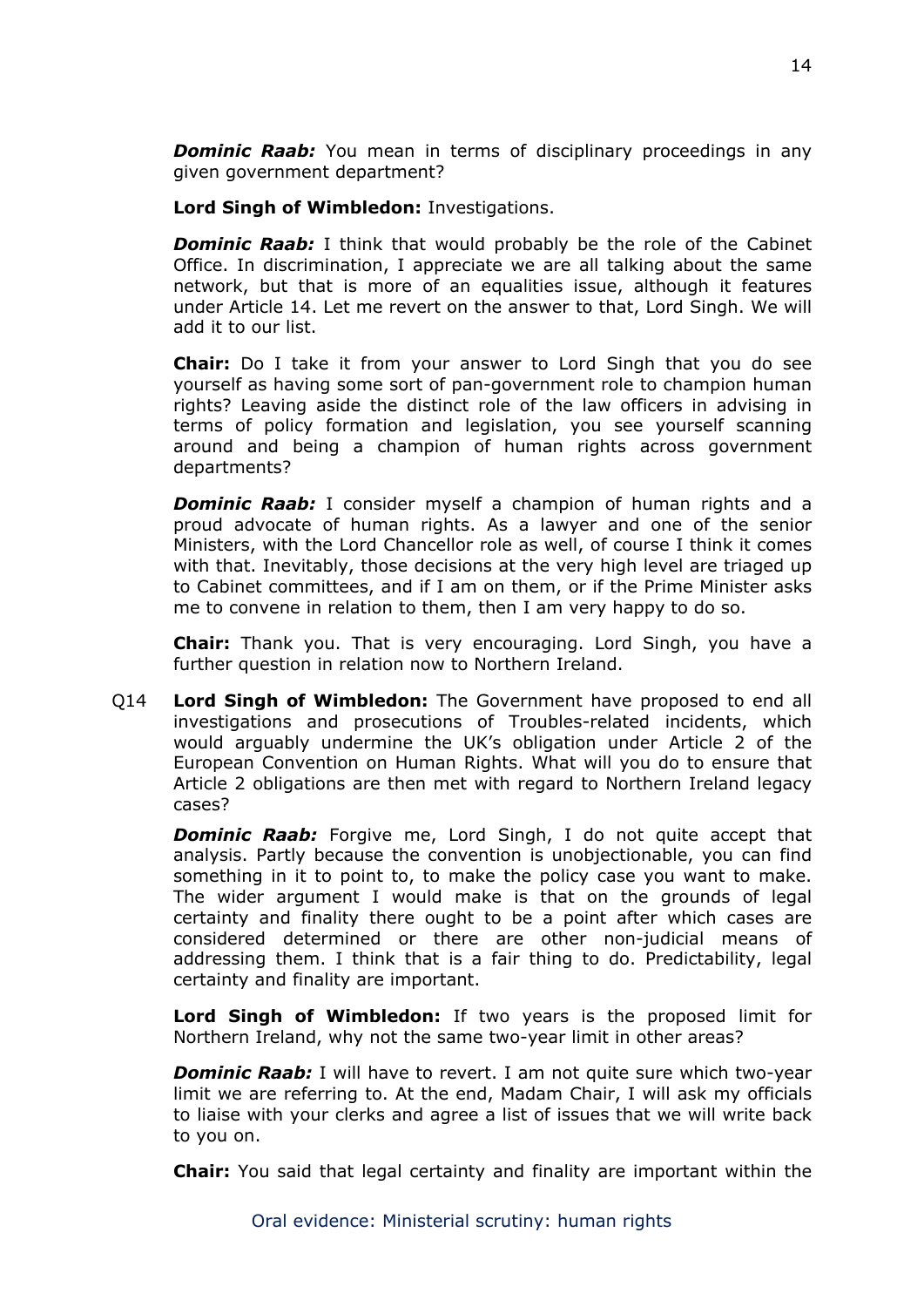criminal justice system, which, of course, they are, but we have entered into an obligation whereby we are committed to conduct effective investigations into deaths. That is under Article 2 of the European Convention on Human Rights. Is that not a very important obligation?

*Dominic Raab:* Yes, I agree with that.

**Chair:** You do not feel it is undermined by sweeping it aside because we want to have some finality, which is saying, "No effective investigation into this death"?

*Dominic Raab:* I do not think that is what it would do. The proposals do not prohibit investigations in relation to those Troubles-related incidents. What they would do is establish an independent body to conduct the investigations into cases of death and very serious injury, for the very purposes of information recovery and transparency and to give finality and answers to those who have waited an incredibly long time for them.

Q15 **Joanna Cherry:** You mentioned earlier in passing, Lord Chancellor, the devolved aspect of all this. You will have seen that our report looking at the Independent Human Rights Act Review concluded that the Government should not pursue reform of the Human Rights Act without the consent of the devolved legislatures. Will you undertake to seek the devolved legislatures' consent and not to pursue reform without that consent?

*Dominic Raab:* I think it is a bit premature to ask that question until we have not just come up with a consultation but have the text of legislation in front of us. Of course, I am very mindful not just of the UK framework but the different traditions across the United Kingdom, particularly in relation to Scotland. I have been very mindful of that.

**Joanna Cherry:** Can you tell us what steps you have taken and what steps you will take to engage with the devolved Governments of Scotland, Wales and Northern Ireland on the grounds for any reform of the Act?

*Dominic Raab:* I will set all that out when we put forward the proposals. That is why we are bringing forward a consultation, precisely to enable the time and space to look not just at the UK-wide implications but the implications for Scotland, Wales and Northern Ireland.

**Joanna Cherry:** If you take Scotland as an example, the ECHR is written into the Scotland Act. Citizens in Scotland can take issue with legislation or Acts of the Government based on their ECHR rights. If you curtail the ability to do that under the Human Rights Act in relation to reserved matters, arguably you will have a two-tier system of access to justice, whereby people in the devolved countries will be able to access their full panoply of rights under the ECHR in relation to devolved matters, but people across the United Kingdom will not be able to access them in relation to reserved matters. Do you not think that would be a bit undesirable?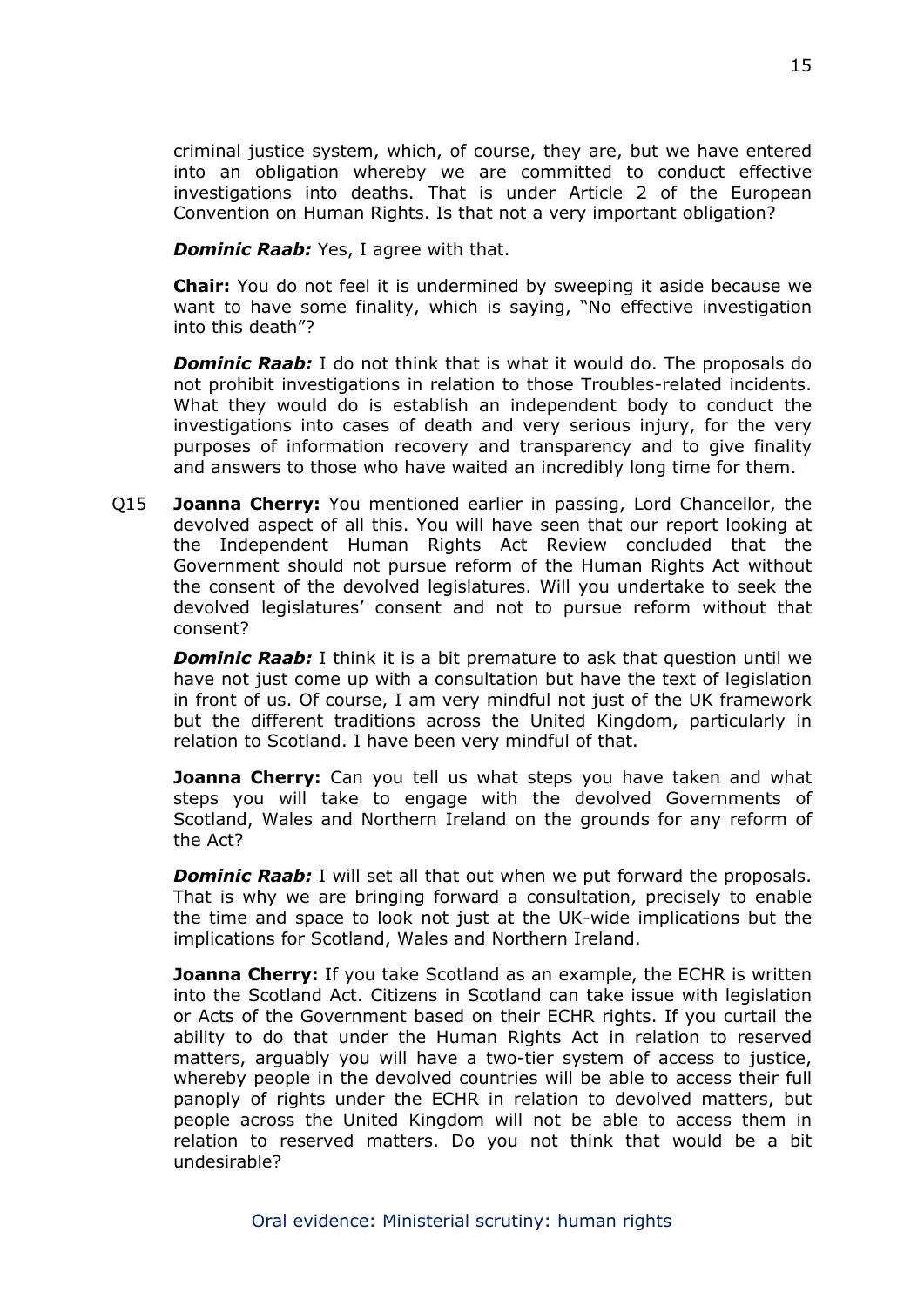*Dominic Raab:* I am comfortable and confident that we can avoid the problem that you raise, and I look forward to working with all the Administrations and with honourable Members on all sides of the House in relation to this.

**Joanna Cherry:** The problem is that quite often your Government say they will work with, for example, my colleagues in the Scottish Government in Edinburgh, and that just involves talking to them, or talking at them, but not taking on board what they are saying. You might not always like what they are saying, because there are different political complexions, but they are the democratically elected Government. It is not just talking to them; it is taking on board what they say. Can you commit to doing that?

*Dominic Raab:* I do not accept that characterisation. During the Covid pandemic there has been very good dialogue and engagement, and I think it is helpful to try to have those conversations in a depoliticised way. That is our commitment, and it is not just about engaging, it is listening as well, not just to politicians but listening at a grass-roots level.

**Joanna Cherry:** I am not so much thinking about the Covid epidemic, I am thinking about before that. There is the example of Brexit, where we have heard Scottish Government Ministers say they were brought to discussions in Westminster where basically they were just talked at and nothing they said was taken on board. It is not just the Scottish Government who said that; the Welsh Government said the same. What I am looking to you for is an undertaking that you will take a more respectful approach in relation to reform of the Human Rights Act and you will take on board what the Scottish Government and the Scottish Parliament say.

*Dominic Raab:* I give you that commitment in general. It is quite difficult for me, in advance of knowing what you will say, to commit to doing it.

Q16 **Chair:** Manifestos with commitments to review the Human Rights Act and change it root and branch have come and gone, and Justice Secretaries charged with reforming the Human Rights Act have come and gone, with their proposals running into the sand and not amounting to anything. Why do you think previous attempts to change the Human Rights Act have failed, and why do you think you will be able to succeed where others have failed? Were they just not as bright as you are, or were they barking up the wrong tree? Will we end up in the same place we were before, with it just dissipating?

*Dominic Raab:* In 2015 and 2016 we were rather overtaken by the referendum, which absorbed a huge amount of time and energy, and led to a different Government in any event. Let us just say I look forward to being, with your support, the antidote to your cynicism.

**Chair:** I do not quite know how to deal with that point. I do not think we are cynical at all. We are champions of human rights here. We will look at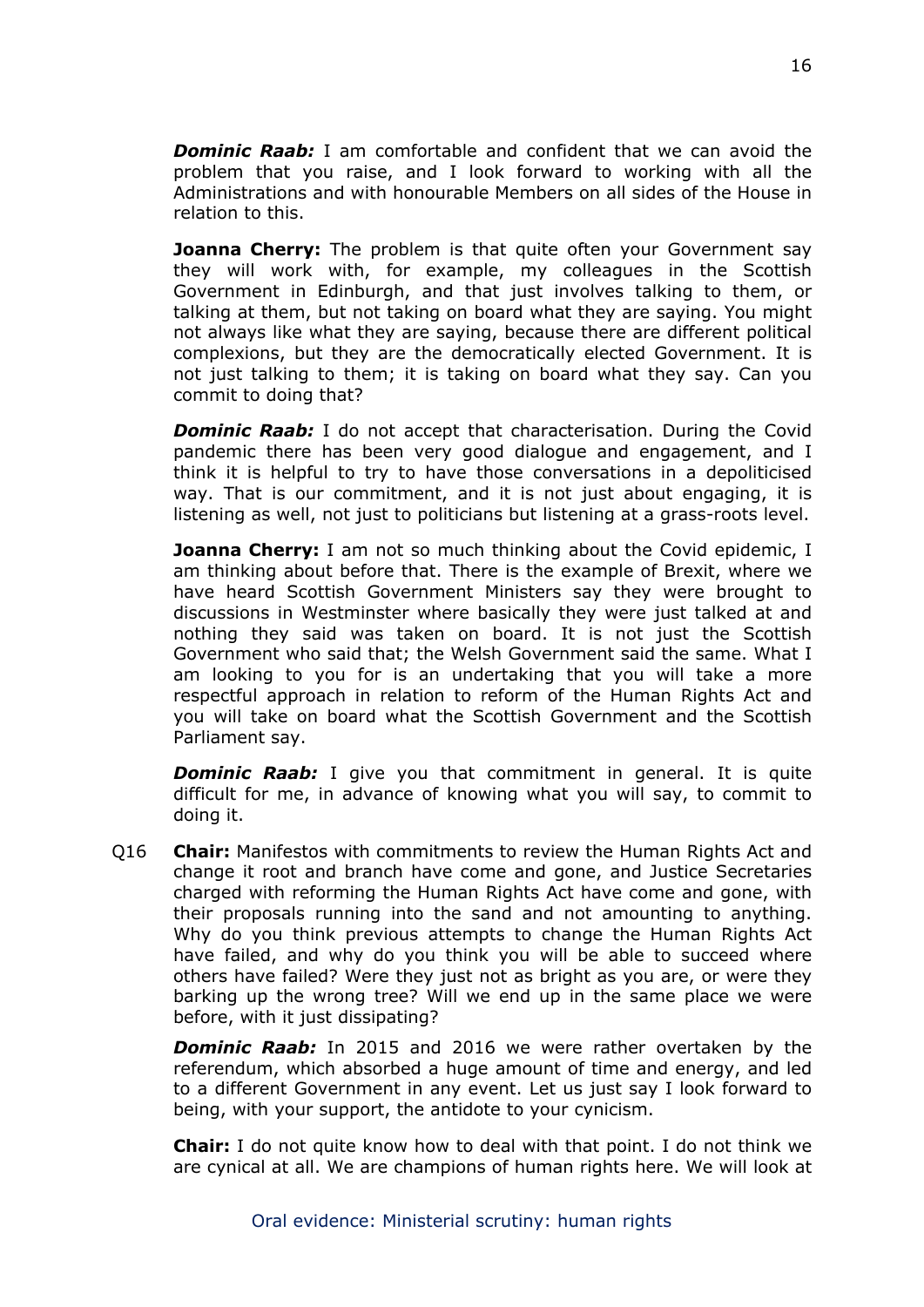one of the means of enforcements of human rights, which is the Judicial Review and Courts Bill, with a question from Lord Brabazon.

Q17 **Lord Brabazon of Tara:** The Judicial Review and Courts Bill proposes introducing remedies that would only prevent unlawful decisions affecting people in the future, not making up for the damage that they have already caused, which the Government themselves have said would lead to "unjust outcomes for many". Are you concerned that this would deny some people their right under Article 13 of the European Convention on Human Rights to an effective remedy?

*Dominic Raab:* No, but thank you for the question. If you look at the provision, and the balancing act, and the criteria that are to be considered when deciding on either a prospective or a suspended quashing order, it is very clear that there is the scope to avoid that and that the consideration of redress is one of the key issues, among others, that will be considered. I think it is a useful, flexible tool to give the courts, and it will allow judicial review. It is just one extra tool in the toolkit. It will allow judicial review to be conducted—dare I say it—in a less adversarial way, in the sense that the courts can police public law in a way that is more flexible and avoids the administration of government being unduly disrupted. I think that is the balance we are trying to strike. I have to say, of all the things that create controversy, I have struggled to see the case for not having those extra tools.

Q18 **Lord Henley:** Continuing on, Lord Chancellor, with the Judicial Review and Courts Bill, it will also effectively remove the court's ability to review a tribunal's refusal of permission to appeal a Cart review. You have described that type of judicial review as a legal war of attrition. Obviously, review of tribunal decision-making by the courts can prevent errors, and most Cart judicial reviews are immigration and asylum cases where there are fundamental human rights issues at stake. Would it not be better to attempt procedural reform first, rather than abolishing the Cart reviews and the important safeguards that they provide?

*Dominic Raab:* First of all, they are not, strictly speaking, abolished, because there is an interest of justice caveat to it. Secondly, I do not think it is a question of—I cannot remember the exact phrase you used abolishing the judicial review. The reality is that in the lower tribunal there is an appeal, there is the permission stage in the upper tribunal, and the question is whether there should be a third bite of the cherry. That is the legal attrition point. Again, I note that in relation to Cart, only just a little over 3% of those claims are successful. The average rate, I think, for other types of JR is 30% to 50%. There is an anomaly here, and I think this is a rather targeted and common-sense reform, myself.

**Lord Henley:** The press release accompanying the Bill stated that the ouster clause being proposed to remove or oust Cart judicial review of those decisions on permission to appeal would be replicated in other legislation. In what other areas of legislation do the Government tend to use ouster clauses to remove judicial supervision, and would this damage, again, people's ability to enforce their human rights?